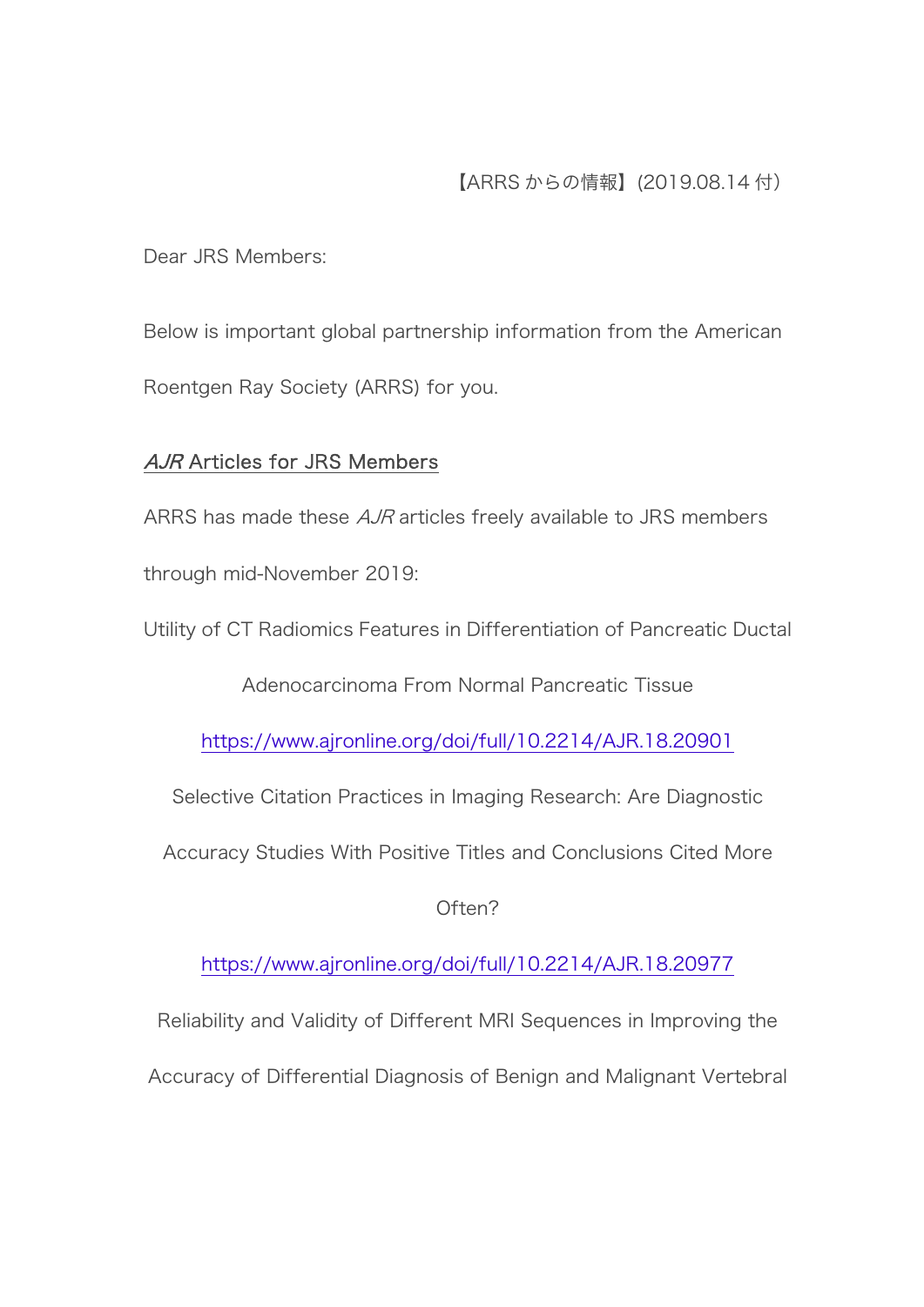## Fractures: A Meta-Analysis

# https://www.ajronline.org/doi/full/10.2214/AJR.18.20560



## ARRS 2020 Meeting - Call For Abstracts - DEADLINE: AUGUST

30

Submit your original abstract for presentation during the ARRS 2020

Meeting in Chicago, May 3–8. The submission deadline is August 30.

Apply at: www.arrs.org/Abstracts

NEW Global Education Offerings Available

at: WWW.ARRS.ORG/GLOBALEDUCATION

ARRS aims through the global education program to provide

knowledge and expertise that is meant to be shared with

radiologists, in-training radiologists, and allied professionals

throughout the world.

Below are the latest global education offerings available

at: www.arrs.org/GlobalEducation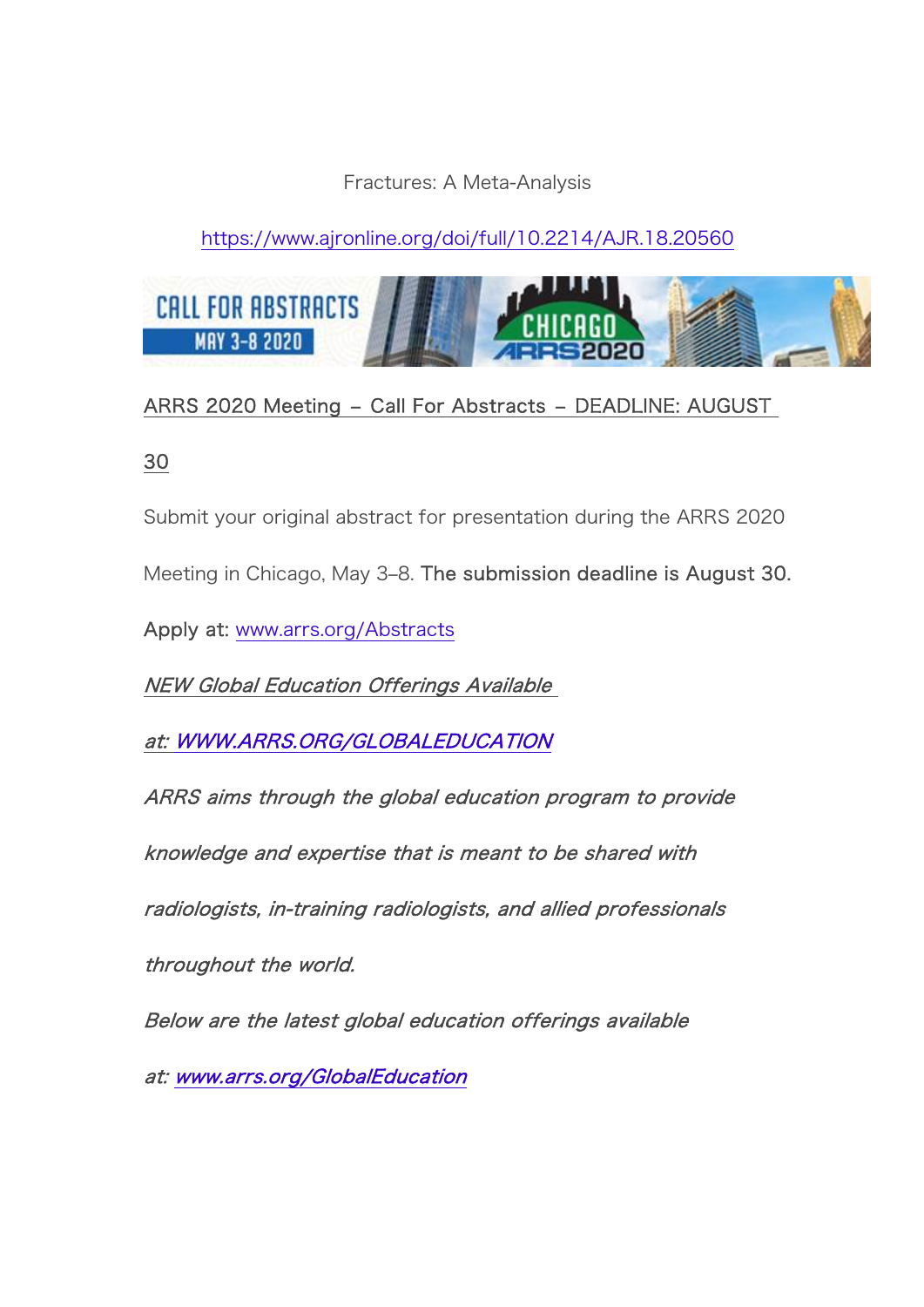### ARRS Case of the Week

Every week ARRS presents a new case to test diagnostic skills. Comparing and Contrasting the Role of Imaging in Common Cancers

This open access online course compares and contrasts common cancers in the United States and Asia. Speakers illustrate the role of imaging in screening, diagnosis, and surveillance of liver cancer, gastric cancer, colon cancer, prostate cancer, and lung cancer.

### JRS Members are Invited to Join ARRS

Through this global partnership ARRS is pleased to offer complimentary online membership for radiology residents in a training program and for radiologists in fellowship training. ARRS also offers a significant discount on ARRS online membership for JRS members in active practice in Japan. Please follow the steps below in order to become an ARRS member:

- 1. Apply online at https://cf.arrs.org/Membership/apply/apply.cfm
- 2. Use the Promotional Code indicated in the box below based on your selected ARRS Membership Category.